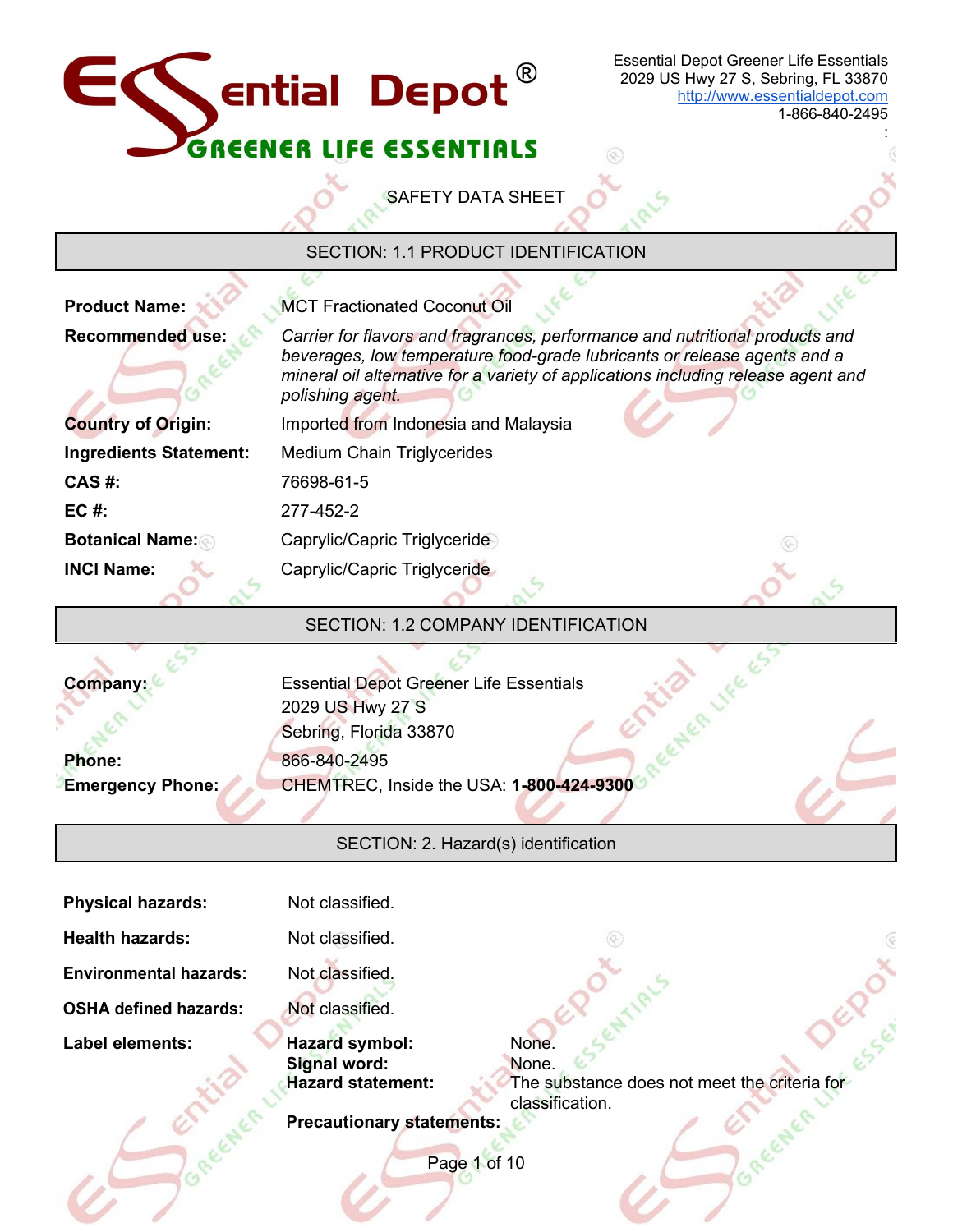

1-866-840-2495

:

#### SAFETY DATA SHEET

**Prevention:** Observe good industrial hygiene practices<br> **Response:** Wash hands after handling. **Response:** Wash hands after handling.<br>**Storage:** Store away from incompatib **Storage:** Store away from incompatible materials.<br> **Disposal:** Dispose of waste and residues in accord Dispose of waste and residues in accordance with local authority requirements.

**Hazard(s) not otherwise classified (HNOC):**

None known.

**Supplemental information:**

100% of the mixture consists of component(s) of unknown acute oral toxicity. 100% of the mixture consists of component(s) of unknown acute dermal toxicity. 100% of the mixture consists of component(s) of unknown acute inhalation toxicity.

E

| SECTION: 3. Composition/information on ingredients |                                                                                                                                                                                                                                                                                                                                                                                 |  |
|----------------------------------------------------|---------------------------------------------------------------------------------------------------------------------------------------------------------------------------------------------------------------------------------------------------------------------------------------------------------------------------------------------------------------------------------|--|
| Ingredients Statement:                             | <b>Medium Chain Triglycerides</b>                                                                                                                                                                                                                                                                                                                                               |  |
| <b>Claims:</b>                                     | Kosher Pareve Certified, Halal Certified                                                                                                                                                                                                                                                                                                                                        |  |
| <b>Process Flow</b>                                | Derived from the distilled fatty acid fractions of Coconut Oil or Palm Kernel Oil,<br>and esterified with USP high purity glycerine. Refined, Bleached, and<br>Deodorized.                                                                                                                                                                                                      |  |
| <b>Status of Ingredient</b><br><b>Statement:</b>   | MCT Fractionated Coconut Oil is considered Vegan, Lactose Free, Gluten<br>Free, Glutamate Free, BSE Free, No Hydrogenated or Partially Hydrogenated<br><b>Oils, No Preservatives</b>                                                                                                                                                                                            |  |
| <b>Food Grade Statement:</b>                       | MCT Fractionated Coconut Oil is Generally Recognized as Safe (GRAS) as<br>per 21CFR 182.1 and it is manufactured to Good Manufacturing Practices and<br>is safe for its intended use in foods.                                                                                                                                                                                  |  |
| <b>GMO Statement:</b>                              | MCT Fractionated Coconut Oil is produced from verified coconut which has not<br>been Genetically Modified via recombinant DNA. The oil is packed using<br>clean/separate lines and is free from all extraneous material that might harbor<br>genetically modified organisms or substances derived thereof.                                                                      |  |
| <b>Foreign Material</b><br><b>Contamination:</b>   | Heavy Metals - When previously tested, no reportable levels of heavy metals<br>have been found. These include but are not limited to Lead, Cadmium,<br>Chromium, Mercury, and Arsenic.<br>Pesticide Residues: No detected levels of Organophosphate and<br>Organochlorinated residuals in routine testing.<br>Other contaminants: There is no known content of contamination of |  |
|                                                    | potentially hazardous components in this oil. These components include but<br>are not limited to PAH, BPa, Dioxin, melamine, ethylene oxide, zearalenone,<br>and organic solvents.                                                                                                                                                                                              |  |
|                                                    | Page 2 of 10                                                                                                                                                                                                                                                                                                                                                                    |  |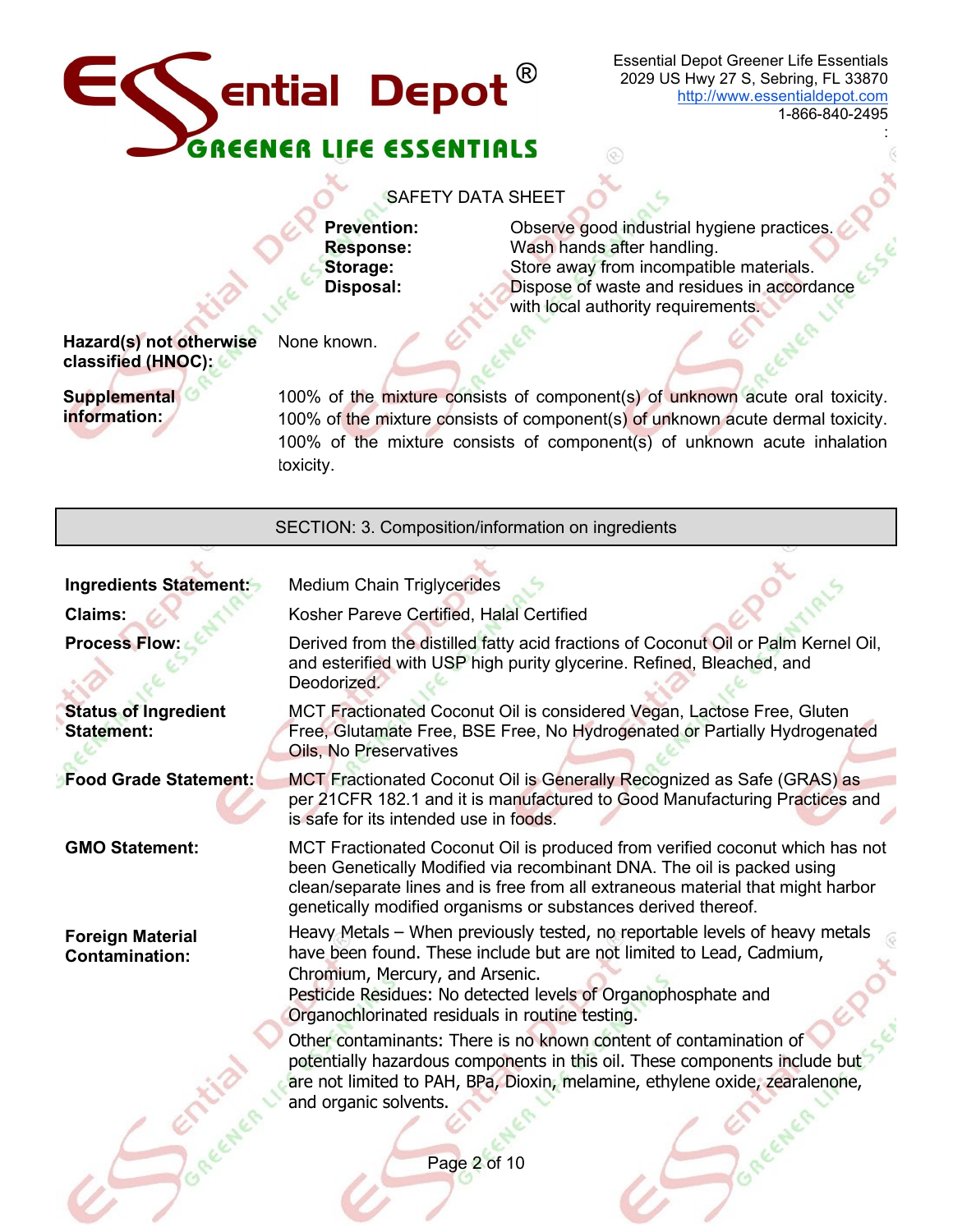

:

# SAFETY DATA SHEET

Our MCT Oil's have low moisture content (< 0.05%), have been processed at elevated temperatures, and lack nutrients essential to support growth of most microorganisms. Organisms considered food-borne pathogens or of concern from a quality standpoint are not able to proliferate in oil. MCT Oil is packaged oil in a closed and sealed system offering little opportunity for contamination from extraneous materials that might harbor pathogens and viral particles. Our MCT oil products are not exposed to, nor cultivated in, sewage sludge during production and subsequent processing. The oil is not exposed to any irradiation.

# **Sewer Sludge and Irradiation:**

**Microbiological Statement:**

#### **Nutritional Information:**

|                                | Per 100 gm     | Per 14 gm (1 Tbsp) | % DV* per 14 gm (1 Tbsp) |  |
|--------------------------------|----------------|--------------------|--------------------------|--|
| <b>Calories</b>                | 680            | 95                 |                          |  |
| Fat(g)                         | 100            | 14                 | 18                       |  |
| Saturated (g)                  | 100            | 14                 | 18                       |  |
| Trans Fat (g)<br>œ             | 0.5            | 0<br>Ģ.            |                          |  |
| <b>Monounsaturated Fat (g)</b> | $\pmb{0}$      | 0                  |                          |  |
| <b>Polyunsaturated Fat (g)</b> | $\pmb{0}$      | $\overline{0}$     |                          |  |
| Cholesterol (mg)               | $\pmb{0}$      | 0                  |                          |  |
| Sodium (mg)                    | 0              | 0                  |                          |  |
| <b>Total Carbohydrate (g)</b>  | 0              | 0                  | $\Omega$                 |  |
| <b>Dietary Fibers (g)</b>      | $\overline{0}$ | 0                  | $\mathbf{0}$             |  |
| <b>Total Sugars (g)</b>        | 0              | 0                  | $\mathbf 0$              |  |
| <b>Added Sugars (g)</b>        | 0              | 0                  | $\mathbf 0$              |  |
| Protein (g)                    | $\overline{0}$ | 0                  | $\mathbf 0$              |  |
| Vitamin D (mg)                 | 0              | $\mathbf{0}$       | 0                        |  |
| Calcium (mg)                   | 0              | $\Omega$           | 0                        |  |
| Iron (mg)                      | 0              | 0                  | 0                        |  |
| Potassium (mg)                 | 0              | 0                  | 0                        |  |
|                                |                |                    |                          |  |

\*The % Daily Value tells you how much a nutrient in a serving of food contributes to a daily diet. 2,000 calories a day is used for general nutrition advice.

SECTION: 4. FIRST AID MEASURES

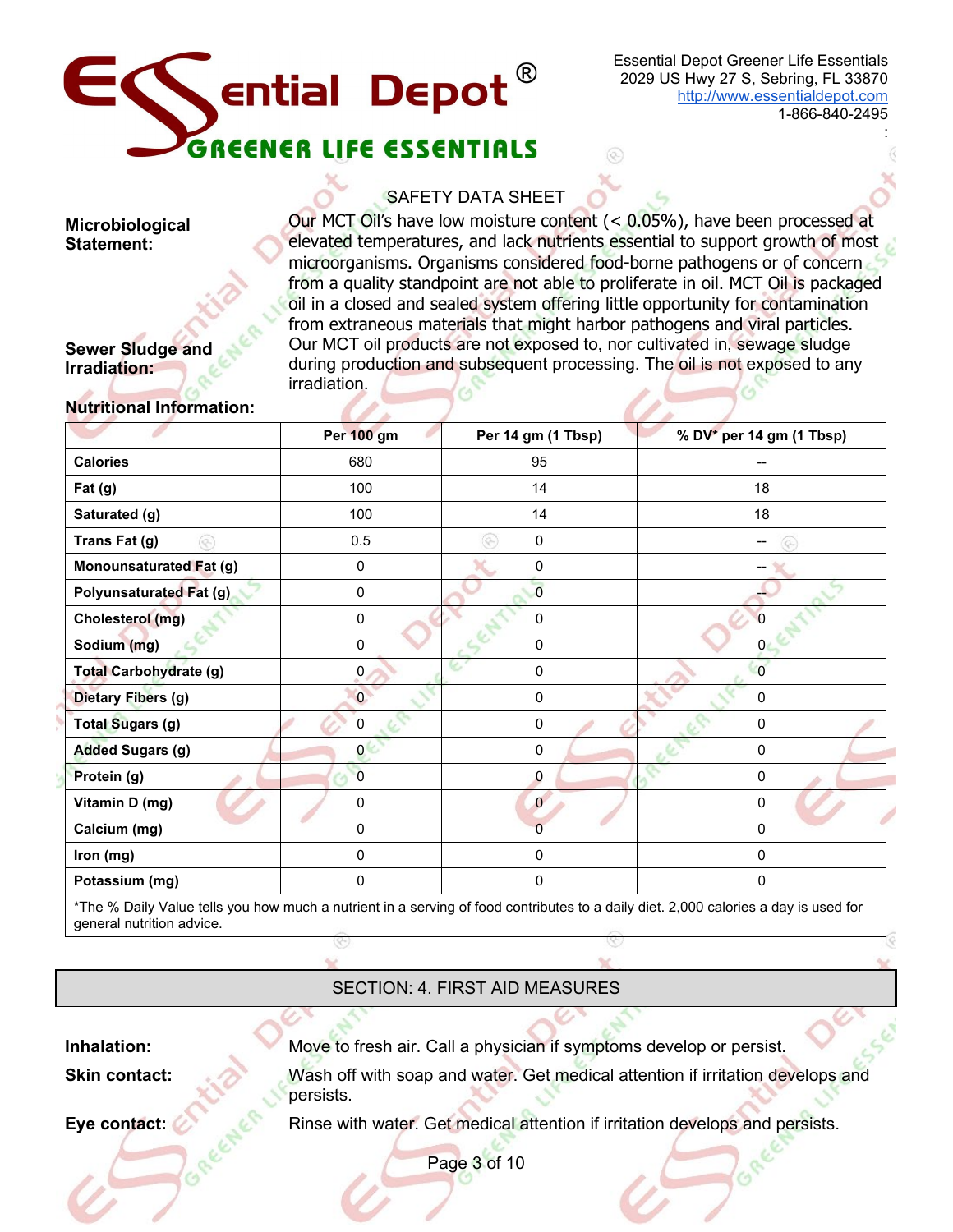# Essential Depot Greener Life Essentials **Sential Depot** 2029 US Hwy 27 S, Sebring, FL 33870 [http://www.essentialdepot.com](http://www.essentialdepot.com/) 1-866-840-2495 : LIFE ESSENTIALS SAFETY DATA SHEET **Ingestion:** Rinse mouth. Get medical attention if symptoms occur and persist. **General information:** Ensure that medical personnel are aware of the material(s) involved. SECTION: 5. FIRE FIGHTING MEASURES **Suitable extinguishing**  Water fog. Foam. Dry Chemical Powder. Carbon Dioxide (CO2) **media: Unsuitable extinguishing** Do not use water jet as an extinguisher, as this will spread the fire **media:** During fire, gases hazardous to health may be formed **Specific hazards arising from the chemical: Special protective**  Self-contained breathing apparatus and full protective clothing must be worn **equipment and**  in case of fire. **precautions for firefighters: Fire fighting** Move containers from fire area if you can do so without risk. **equipment/instructions: Specific methods:** Use standard firefighting procedures and consider the hazards of other involved materials. SECTION: 6. ACCIDENTAL RELEASE MEASURES **Personal precautions,**  Keep unnecessary personnel away. For personal protection, see section 8 of the SDS. **protective equipment and emergency procedures: Methods and materials for**  Large Spills: Stop the flow of material, if this is without risk. Dike the spilled **containment and cleaning**  material, where this is possible. Absorb in vermiculite, dry sand or earth and place into containers. Following product recovery, flush area with water. **up:** Small Spills: Wipe up with absorbent material (e.g. cloth, fleece). Clean surface thoroughly to remove residual contamination. Never return spills to original containers for re-use. For waste disposal, see section 13 of the SDS. For waste disposal, see section 13 of the SDS. GR LIFE ESSE Avoid discharge into drains, water courses or onto the ground.**Environmental Precautions:**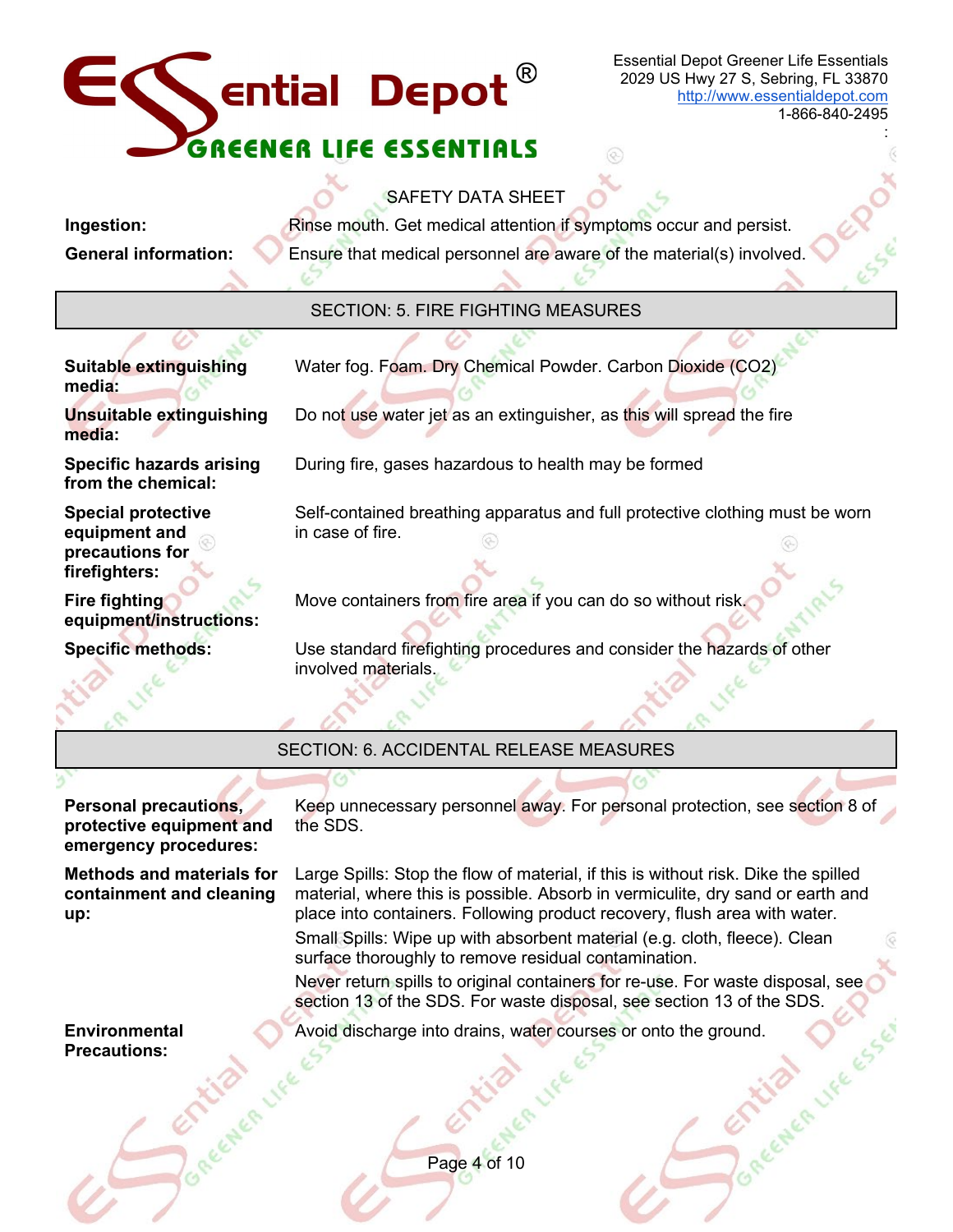

### SECTION: 9. PHYSICAL AND CHEMICAL PROPERTIES

Center Like Es

Page 5 of 10 **Appearance: Physical state: Form:** Liquid. Liquid.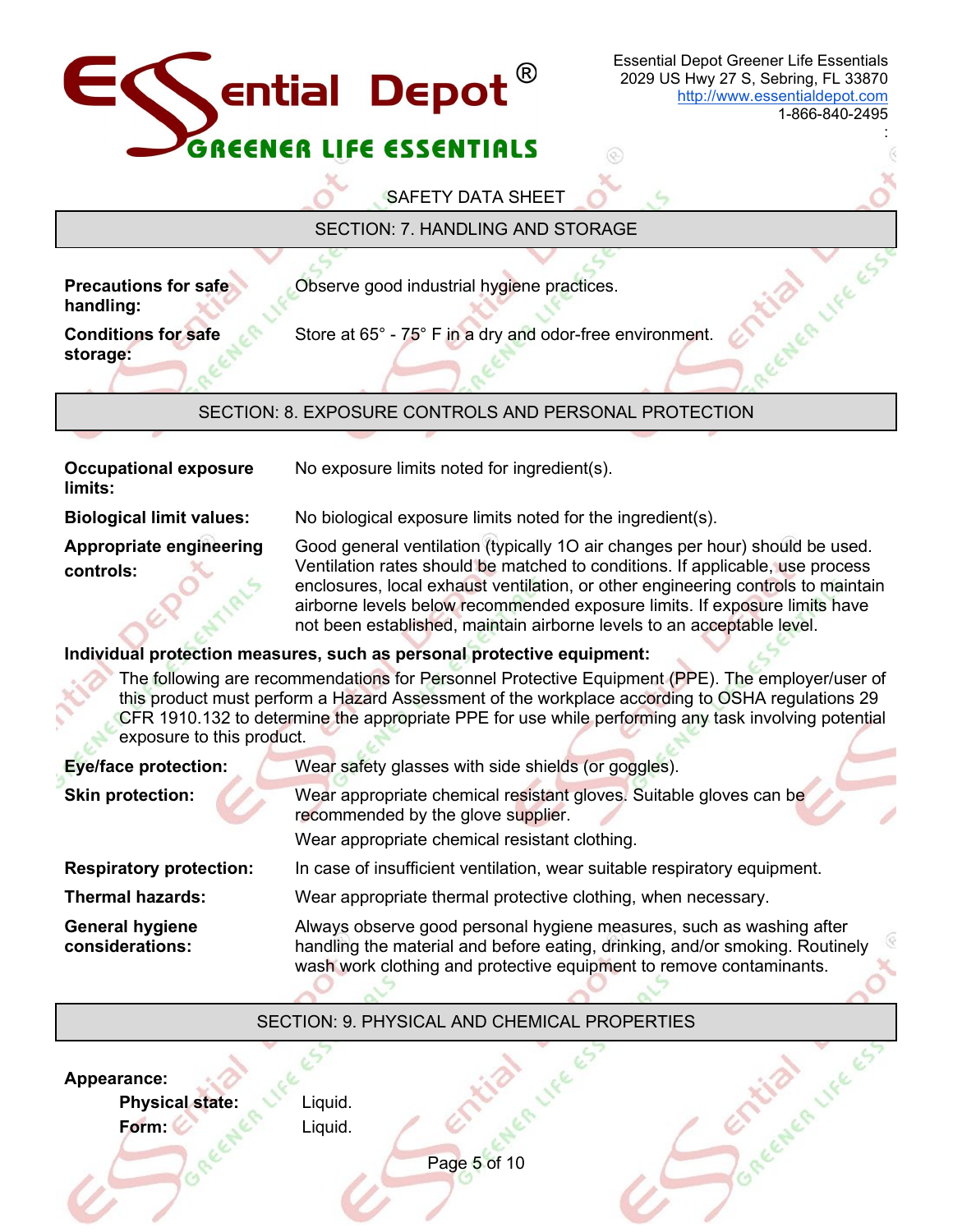

Χ.

Essential Depot Greener Life Essentials 2029 US Hwy 27 S, Sebring, FL 33870 [http://www.essentialdepot.com](http://www.essentialdepot.com/)

 $\circledcirc$ 

×.

1-866-840-2495

:

|                                                                                                                            | <b>SAFETY DATA SHEET</b>   |  |  |
|----------------------------------------------------------------------------------------------------------------------------|----------------------------|--|--|
| Color:                                                                                                                     | <b>Clear Yellow Liquid</b> |  |  |
| <b>Color (Lovibond:</b>                                                                                                    | 1.0 Red Max                |  |  |
| Free Fatty Acids (% oleic):                                                                                                | $0.05%$ Max                |  |  |
| <b>Peroxide Value:</b>                                                                                                     | 1.0 mEq/kg Max*            |  |  |
| Iodine Value:                                                                                                              | $3.0$ Max $*$              |  |  |
| *Maximum results at packaging as an oil's perocide value can increase. This increase does not denote the<br>oil is rancid. |                            |  |  |

#### SECTION: 10. STABILITY AND REACTIVITY

| <b>Reactivity:</b>                            | The product is stable and non-reactive under normal conditions of use,<br>storage and transport. |
|-----------------------------------------------|--------------------------------------------------------------------------------------------------|
| <b>Chemical stability:</b>                    | Material is stable under normal conditions.                                                      |
| <b>Possibility of hazardous</b><br>reactions: | No dangerous reaction known under conditions of normal use.                                      |
| <b>Conditions to avoid:</b>                   | Contact with incompatible materials                                                              |
| Incompatible materials:                       | Strong oxidizing agents.                                                                         |
| <b>Hazardous decomposition</b><br>products:   | No hazardous decomposition products are known.                                                   |

SECTION: 11. TOXICOLOGICAL INFORMATION

#### **Information on likely routes of exposure**

| Inhalation:                                                                            | No adverse effects due to inhalation are expected.       |  |  |
|----------------------------------------------------------------------------------------|----------------------------------------------------------|--|--|
| <b>Skin contact:</b>                                                                   | No adverse effects due to skin contact are expected.     |  |  |
| Eye contact:                                                                           | Direct contact with eyes may cause temporary Irritation. |  |  |
| Ingestion:                                                                             | Expected to be a low ingestion hazard.                   |  |  |
| Symptoms related to the<br>physical, chemical and<br>toxicological<br>characteristics: | Headache. Nausea, vomiting.                              |  |  |
| <b>Acute toxicity:</b>                                                                 | Not known.                                               |  |  |
| <b>Skin corrosion/irritation:</b>                                                      | Prolonged skin contact may cause temporary irritation    |  |  |
|                                                                                        | Page 6 of 10                                             |  |  |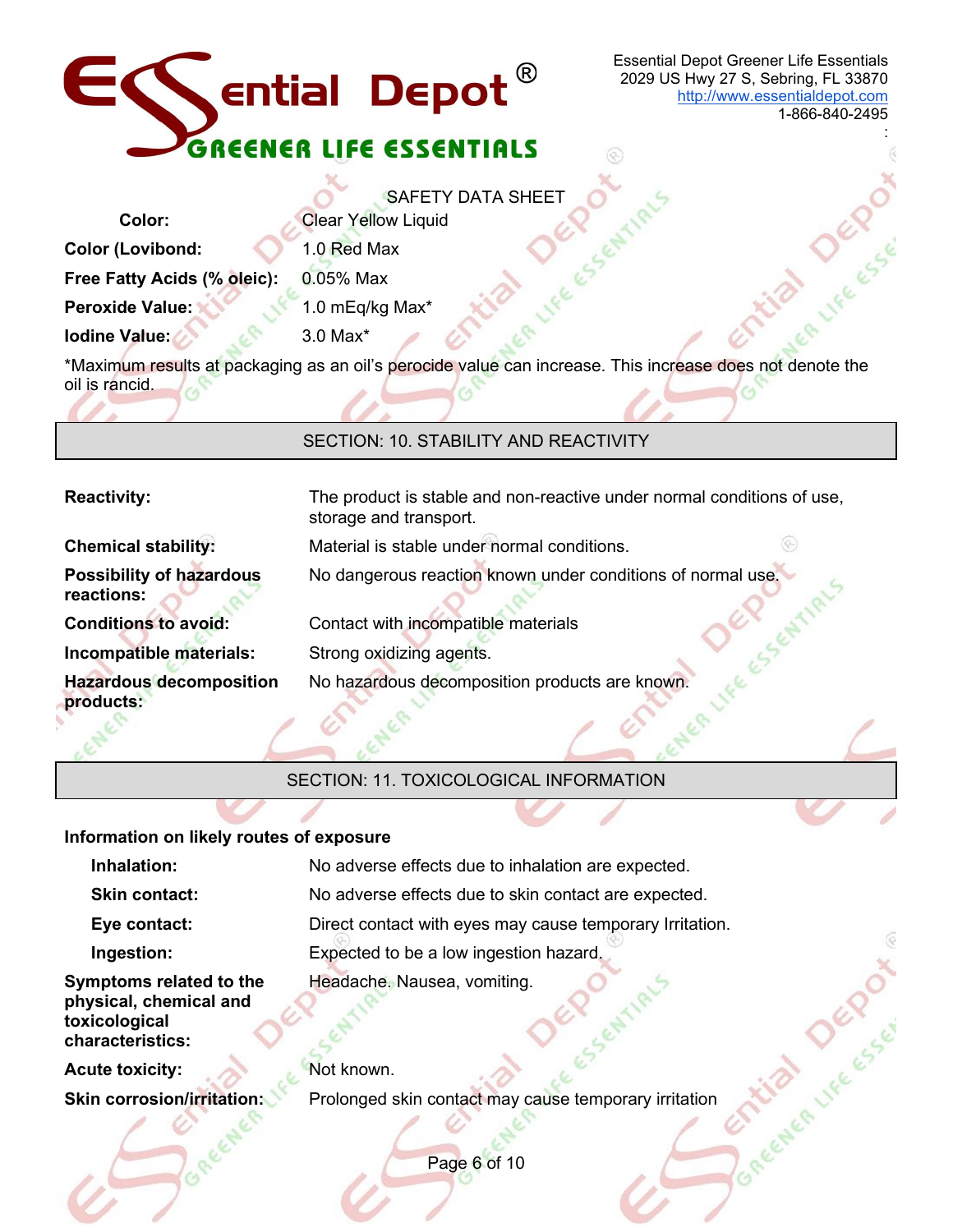# $E$  ential Depot GREENER LIFE ESSENTIALS

Essential Depot Greener Life Essentials 2029 US Hwy 27 S, Sebring, FL 33870 [http://www.essentialdepot.com](http://www.essentialdepot.com/)

1-866-840-2495

:

# SAFETY DATA SHEET

**Serious eye damage/eye**  Direct contact with eyes may cause temporary irritation. **irritation: Respiratory sensitization:** Not a respiratory sensitizer. **Skin sensitization:** This product is not expected to cause skin sensitization. **Germ cell mutagenicity:** No data available to indicate product or any components present at greater than 0.1% are mutagenic or genotoxic. **Carcinogenicity:** Not classifiable as to carcinogenicity to humans. IARC Monographs. Overall Evaluation of Carcinogenicity Not listed. OSHA Specifically Regulated Substances (29 CFR 1910.1001-1062) Not regulated. US. National Toxicology Program (NTP) Report on Carcinogens Not listed. **Reproductive toxicity:** This product is not expected to cause reproductive or developmental effects. **DEP** SENTI **Specific target organ**  Not classified. **toxicity - single exposure: Specific target organ**  Not classified. **toxicity - repeated exposure: Aspiration hazard:** Not an aspiration hazard **Allergen Information: Our MCT Oil is refined, bleached, and deodorized (RBD) oils do not contain** any proteinaceous material and, therefore, are not considered allergenic. The high temperature and filtration used in the RBD process effectively removes any proteins, the potentially allergenic material from the oil. Furthermore, refined oils do not require allergen labeling under the Food Allergen Labeling and Consumer Protection Act of 2004 (FALCPA).

# SECTION: 12. ECOLOGICAL INFORMATION

Page 7 of 10 **Ecotoxicity:** The product is not classified as environmentally hazardous. However, this does not exclude the possibility that large or frequent spills can have a<br>harmful or damaging effect on the environment.<br>No data is available on the degradability of this substance.<br>No data available harmful or damaging effect on the environment. **Persistence and degradability:** No data is available on the degradability of this substance. **Bioaccumulative potential:** No data available. **Mobility in soil:** No data available.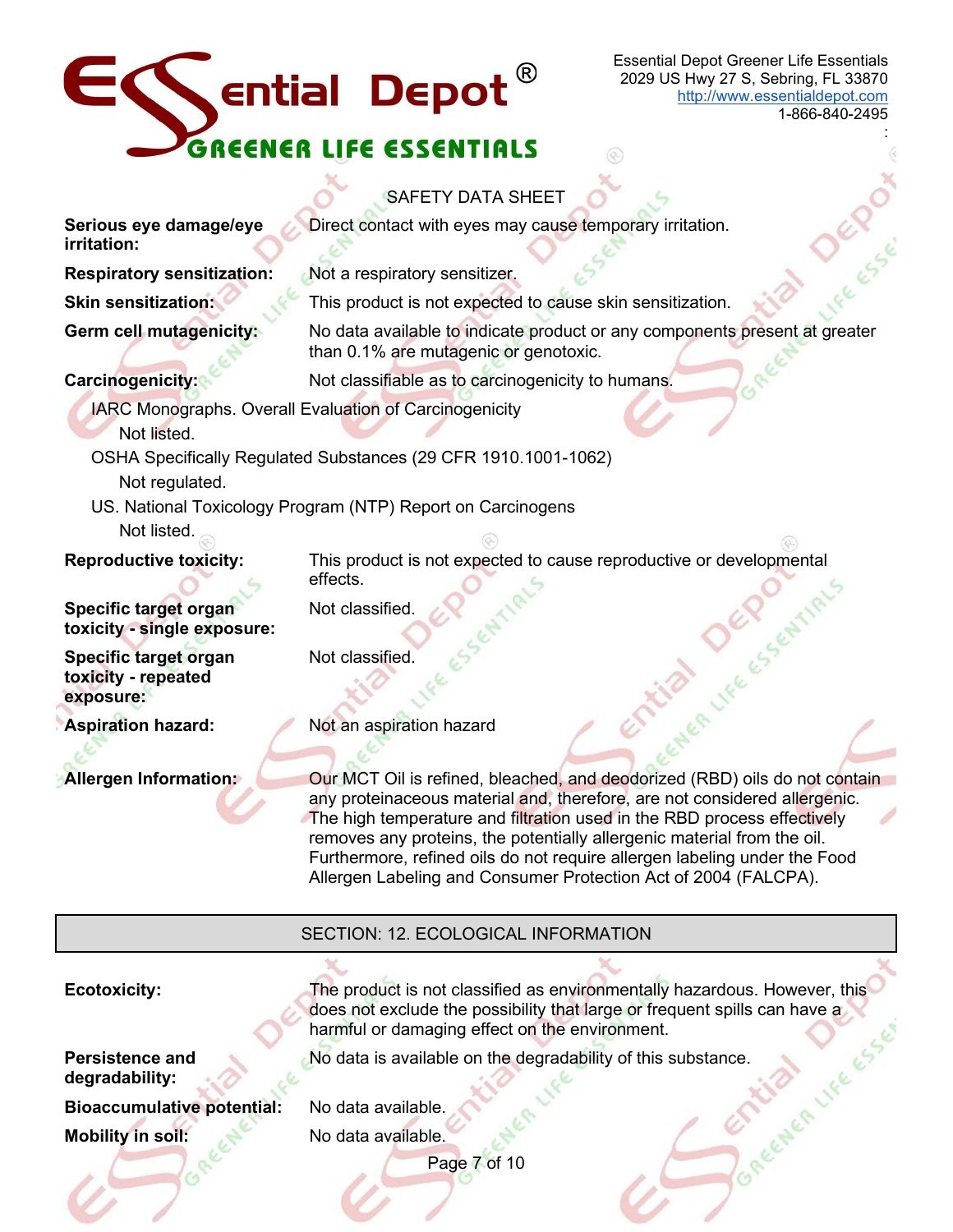

1-866-840-2495

:

# **SAFETY DATA SHEET**

 $\mathbf{A}$ 

**Other adverse effects:** No other adverse environmental effects (e.g. ozone depletion, photochemical ozone creation potential, endocrine disruption, global warming potential) are expected from this component.

 $\mathcal{L}$ 

⊛

| SECTION: 13. DISPOSAL CONSIDERATION            |                                                                                                                                                                                                                        |  |
|------------------------------------------------|------------------------------------------------------------------------------------------------------------------------------------------------------------------------------------------------------------------------|--|
| <b>Disposal instructions</b>                   | Large: Collect and reclaim or dispose in sealed containers at licensed waste<br>disposal site.<br>Small: Disposal through normal protocols is acceptable (trash can)                                                   |  |
| Local disposal regulations:                    | Dispose in accordance with all applicable regulations.                                                                                                                                                                 |  |
| Hazardous waste code:                          | The waste code should be assigned in discussion between the user, the<br>producer and the waste disposal company.                                                                                                      |  |
| Waste from residues /<br>unused products:      | Dispose of in accordance with local regulations. Empty containers or liners<br>may retain some product residues. This material and its container must be<br>disposed of in a safe manner (see: Disposal instructions). |  |
| <b>Contaminated packaging:</b>                 | Since emptied containers may retain product residue, follow label warnings<br>even after container is emptied.                                                                                                         |  |
| <b>VIVERSEN</b>                                | Large: Empty containers should be taken to an approved waste handling<br>site for recycling or disposal.<br>Small: Disposal through normal protocols is acceptable (trash can)                                         |  |
|                                                | <b>SECTION: 14. TRANSPORT INFORMATION</b>                                                                                                                                                                              |  |
| DOT:                                           | Not regulated as dangerous goods.<br>DOT information on packaging may be different from that listed.                                                                                                                   |  |
| <b>IATA:</b>                                   | Not regulated as dangerous goods.                                                                                                                                                                                      |  |
| IMDG:                                          | Not regulated as dangerous goods.                                                                                                                                                                                      |  |
|                                                |                                                                                                                                                                                                                        |  |
|                                                | <b>SECTION: 15. REGULATORY INFORMATION</b>                                                                                                                                                                             |  |
| US federal regulations:                        | This product is not known to be a "Hazardous Chemical" as defined by the<br>OSHA Hazard Communication Standard, 29 CFR 1910.1200.                                                                                      |  |
| Not regulated.                                 | TSCA Section 12(b) Export Notification (40 CFR 707, Subpt. D)<br>GENER LIFE ESSE                                                                                                                                       |  |
| CERCLA Hazardous Substance List (40 CFR 302.4) |                                                                                                                                                                                                                        |  |
| Not listed.                                    |                                                                                                                                                                                                                        |  |
| <b>SARA 304 Emergency release notification</b> |                                                                                                                                                                                                                        |  |
|                                                | Page 8 of 10                                                                                                                                                                                                           |  |
|                                                |                                                                                                                                                                                                                        |  |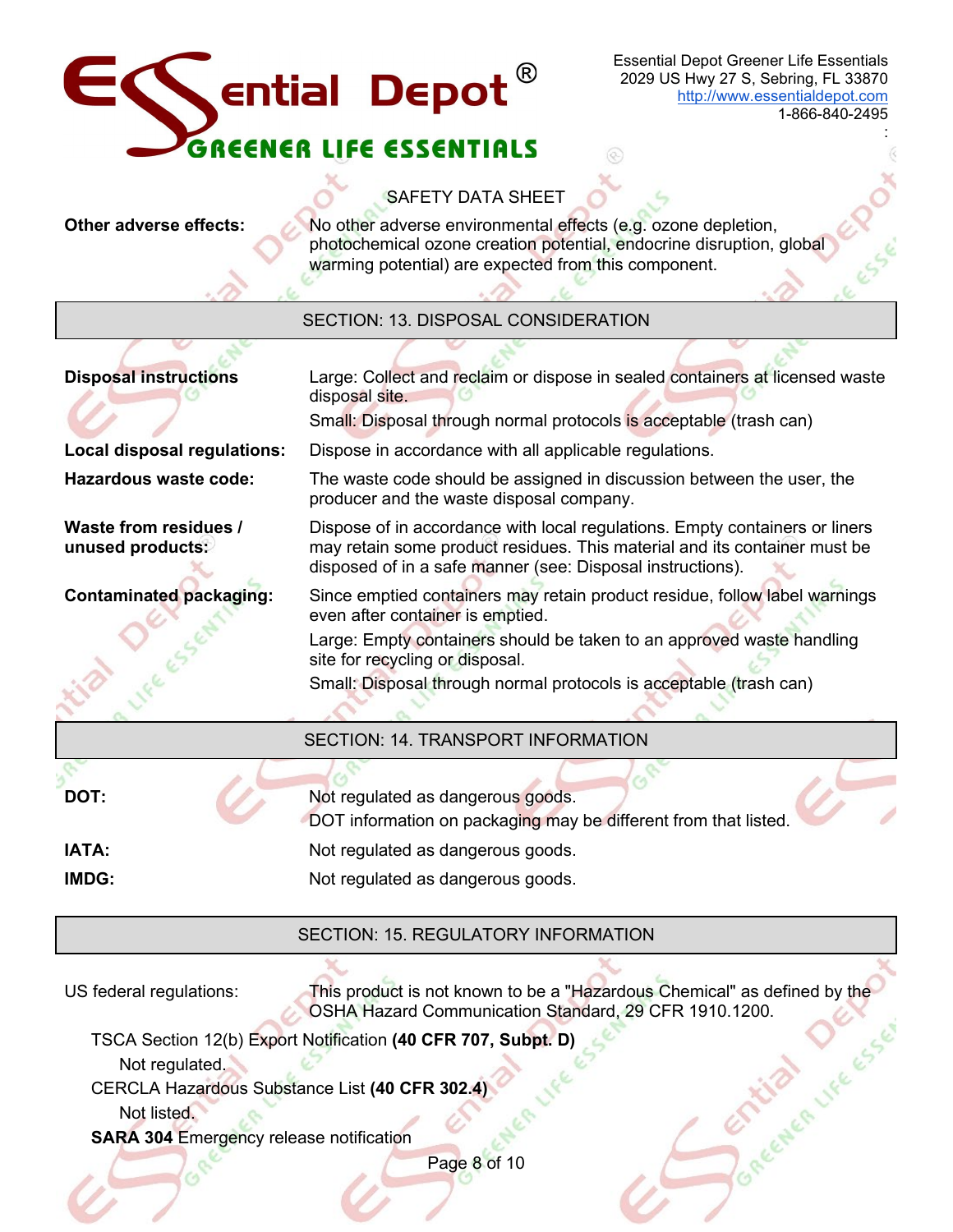

1-866-840-2495

Joneemen Jecond

:

SAFETY DATA SHEET

Not regulated. OSHA Specifically Regulated Substances **(29 CFR 1910.1001-1052)** Not regulated.

Superfund Amendments and Reauthorization Act of 1986 (SARA)

SARA 302 Extremely hazardous substance

Not listed.

SARA 311/312 Hazardous No chemical

SARA 313 (TRI reporting)

Not regulated.

Other federal regulations

Clean Air Act (CAA) Section 112 Hazardous Air Pollutants (HAPs) List

Not regulated.

Clean Air Act (CAA) Section 112(r) Accidental Release Prevention (40 CFR 68.130)

Not regulated.

Safe Drinking Water Act (SOWA)

Not regulated.

FEMA Priority Substances Respiratory Health and Safety in the Flavor Manufacturing Workplace GLYCEROL (CAS 56-81-5) Other Flavoring Substances with OSHA PEL's

# US state regulations

California Proposition 66

California Safe Drinking Water and Toxic Enforcement Act of 2016 (Proposition 65): This material is not known to contain any chemicals currently listed as carcinogens or reproduc1ive toxins. For more information go to www.P65Wamings.ca.gov.

# International Inventories

| Country(s) or region | Inventory name                                                            | On inventory (yes/no)* |
|----------------------|---------------------------------------------------------------------------|------------------------|
| Australia            | Australian Inventory of Chemical Substances (AICS)                        | <b>Yes</b>             |
| Canada               | Domestic Substances List (DSL)                                            | Yes                    |
| Canada               | Non-Domestic Substances List (NDSL)                                       | No.                    |
| China                | Inventory of Existing Chemical Substances in China (IECSC)                | Yes                    |
| Europe               | European Inventory of Existing Commercial Chemical Substances<br>(EINECS) | Yes                    |
| Europe               | European List of Notified Chemical Substances (ELINCS)                    | <b>No</b>              |
| Japan                | Inventory of Existing and New Chemical Substances (ENCS)                  | No                     |
| Korea                | Existing Chemicals List (ECL)                                             | Yes                    |
| New Zealand          | New Zealand Inventory                                                     | Yes                    |
|                      |                                                                           |                        |